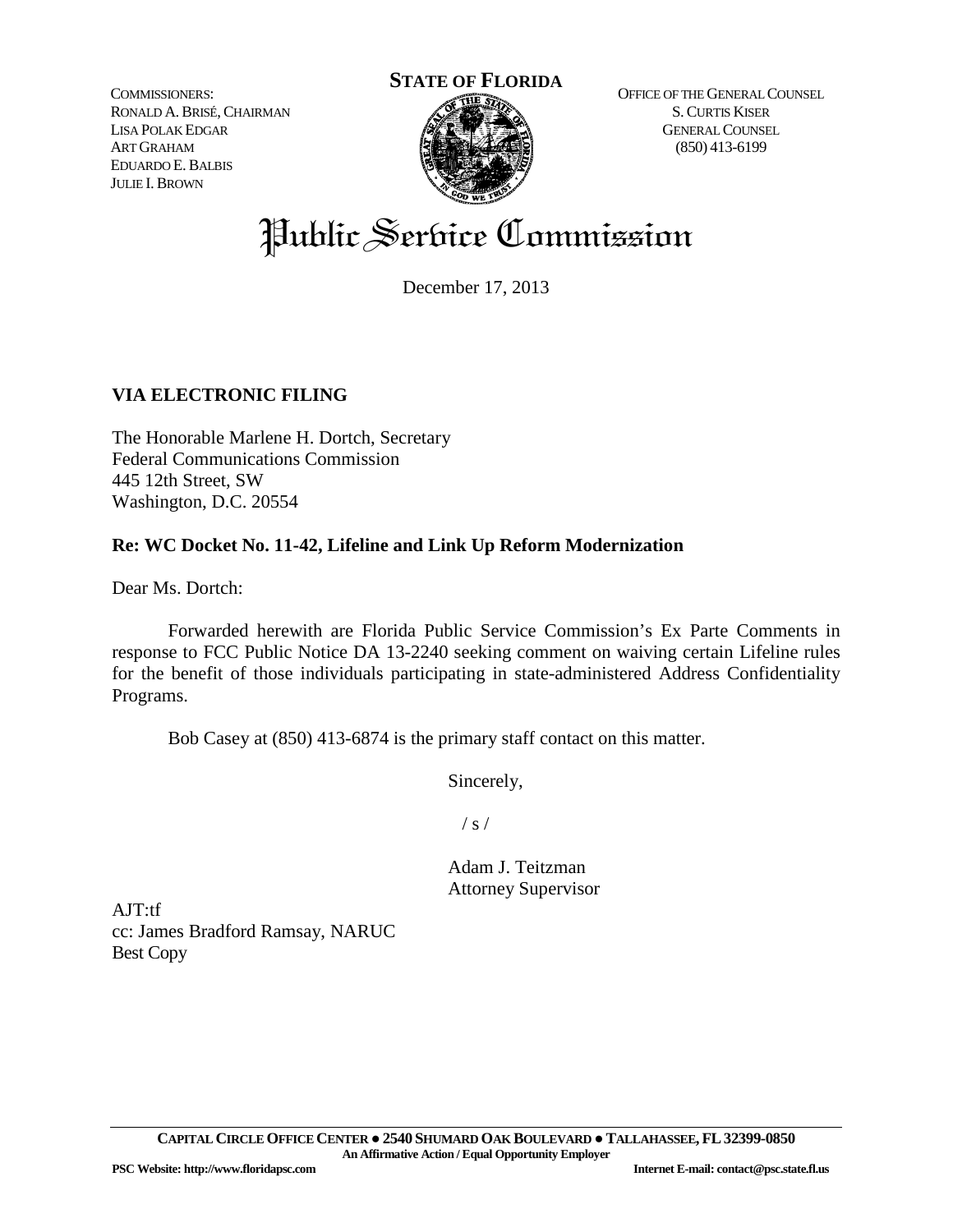# **Before the Federal Communications Commission Washington, D.C. 20554**

**) ) ) )**

| In the Matter of:                                |  |
|--------------------------------------------------|--|
| Lifeline and Link Up Reform and<br>Modernization |  |

WC Docket No. 11-42

# **EX PARTE COMMENTS OF**

# **THE FLORIDA PUBLIC SERVICE COMMISSION**

# CHAIRMAN RONALD A. BRISÉ

# COMMISSIONER LISA POLAK EDGAR

# COMMISSIONER ART GRAHAM

# COMMISSIONER EDUARDO E. BALBIS

# COMMISSIONER JULIE I. BROWN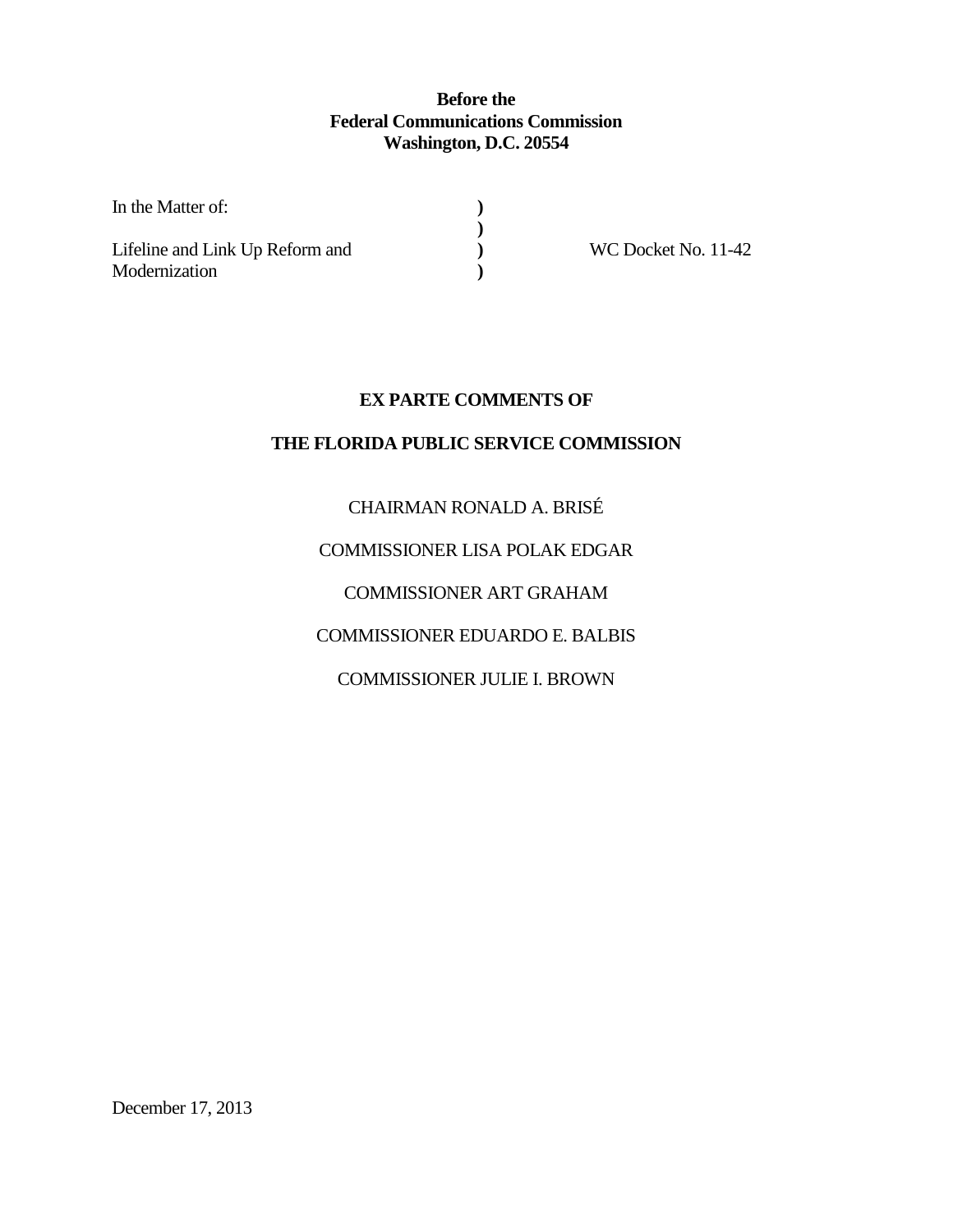## **INTRODUCTION AND SUMMARY**

On November 21, 2013, the Federal Communications Commission ("FCC") released a Public Notice (DA 13-2240) seeking comment on waiving certain Lifeline rules for the benefit of those individuals participating in state-administered Address Confidentiality Programs. Address Confidentiality Programs protect victims of domestic violence by allowing them to use a substitute mailing address rather than their physical home address. The Florida Public Service Commission (FPSC) submits these Ex Parte comments in response to the FCC's Public Notice. The FPSC encourages the FCC to consider the following:

- 1. The FCC should waive the rule limiting the use of P.O. Boxes as residential addresses, to allow qualifying, low-income consumers who participate in state-administered Address Confidentiality Programs to receive Lifeline service. In Florida, persons attempting to escape from actual or threatened domestic violence frequently establish new addresses in order to prevent their assailants or probable assailants from finding them. Sections 741.401-741.409 and 741.465, Florida Statutes, and Chapter 2A-7, Florida Administrative Code (attached), enable state and local agencies to respond to requests for public records without disclosing the location of a victim of domestic violence, enables interagency cooperation with the Office of the Florida Attorney General in providing address confidentiality for victims of domestic violence, and enables state and local agencies to accept a program participant's use of an address designated by the Office of the Florida Attorney General as a substitute mailing address.
- 2. In Florida, Eligible Telecommunications Carriers should accept a Florida Address Confidentiality Program authorization card as proof of Address Confidentiality Program enrollment. Upon certification in the Florida Address Confidentiality Program, each participant is issued an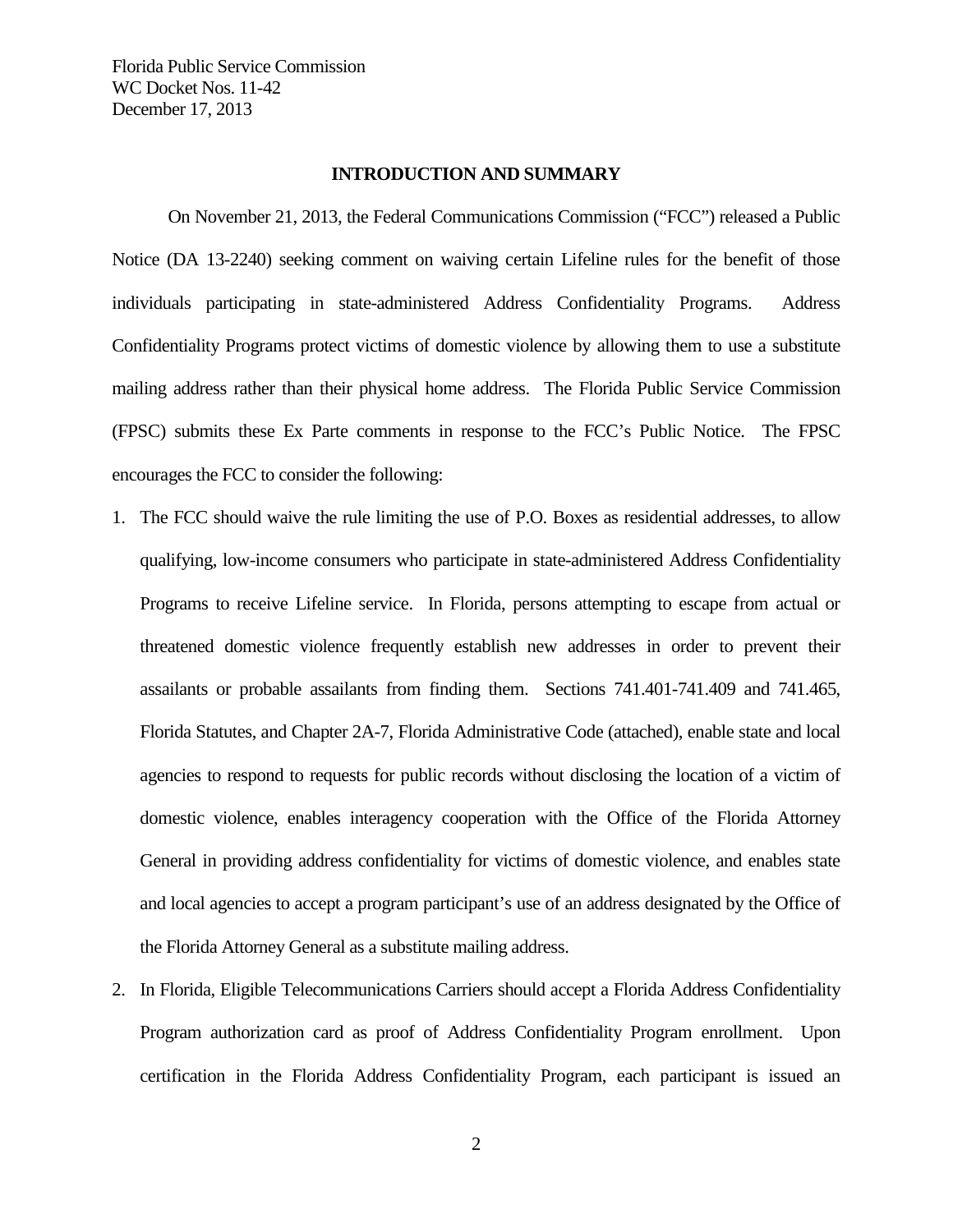> authorization card, which includes the participant's name, authorization code, substitute mailing address, and expiration date. Eligible Telecommunications Carriers can transmit the substitute mailing address to the National Lifeline Accountability Database as the residential address for that subscriber. The National Lifeline Accountability Database already contains a Flag which is used to identify a subscriber who is in an Address Confidentiality Program.

3. The FCC should waive the requirement for Address Confidentiality Program participants to fill out a one per household worksheet. As with all Lifeline applicants, an Address Confidentiality Program participant would still be required to certify on the Lifeline application that he/she is only receiving one Lifeline benefit per household.

## **CONCLUSION**

During 2012, there were 108,046 cases of domestic violence reported to the Florida Department of Law Enforcement, and many domestic incidents go unreported. Developing a process for Address Confidentiality Program participants to enroll in Lifeline while protecting their physical address is vital. Providing Lifeline service to persons attempting to escape from actual or threatened domestic violence should be a priority. The FPSC encourages the FCC to consider the proposed recommendations noted in these comments.

> Respectfully submitted,  $/ s /$ Adam J. Teitzman, Attorney Supervisor Office of the General Counsel FLORIDA PUBLIC SERVICE COMMISSION 2540 Shumard Oak Boulevard Tallahassee, Florida 32399-0850

DATED: December 17. 2013 (850) 413-6082

3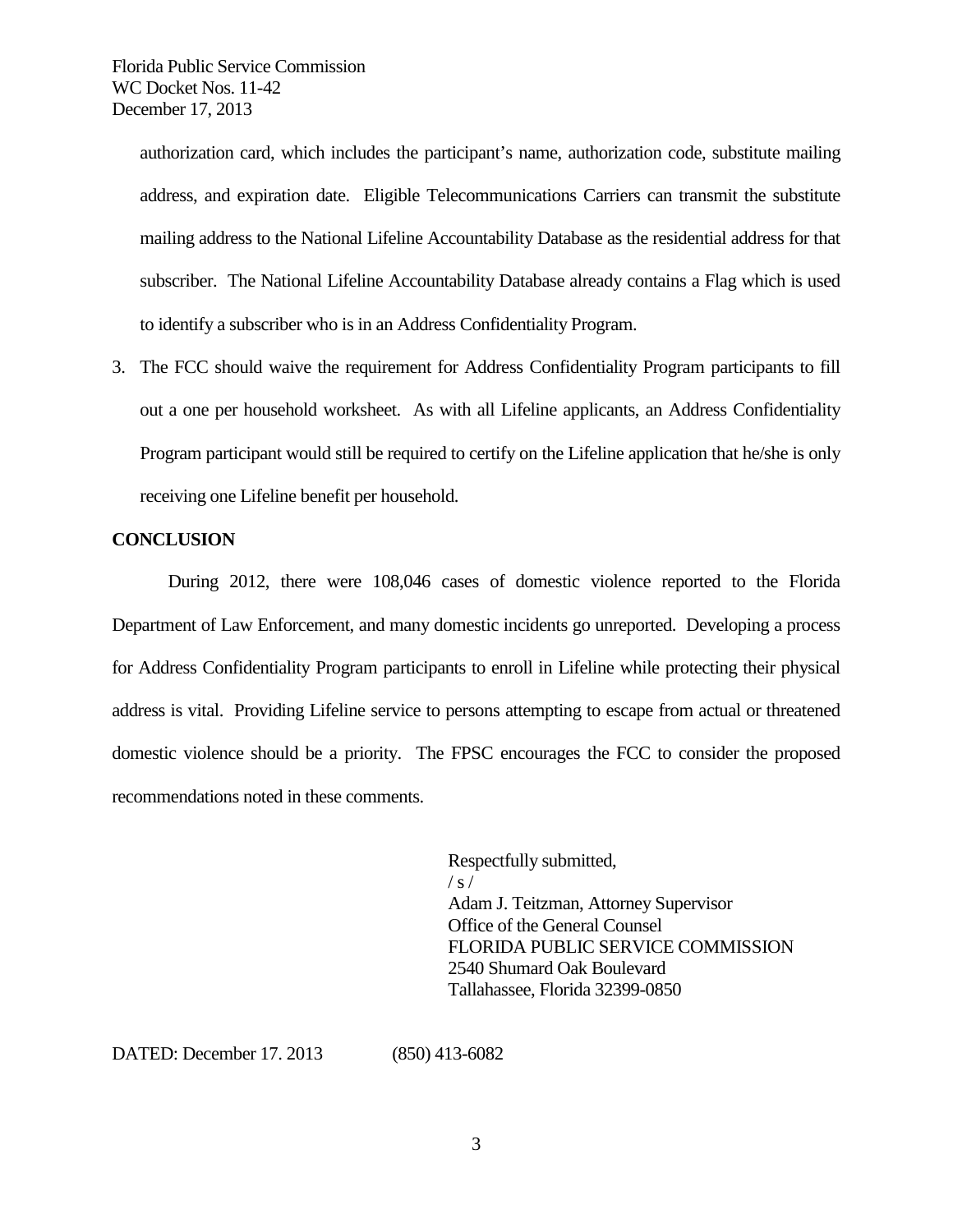## **Florida Statutes - Address Confidentiality Program**

**741.401** Legislative findings; purpose.—The Legislature finds that persons attempting to escape from actual or threatened domestic violence frequently establish new addresses in order to prevent their assailants or probable assailants from finding them. The purpose of ss. 741.401-741.409 is to enable state and local agencies to respond to requests for public records without disclosing the location of a victim of domestic violence, to enable interagency cooperation with the Attorney General in providing address confidentiality for victims of domestic violence, and to enable state and local agencies to accept a program participant's use of an address designated by the Attorney General as a substitute mailing address. History.—s. 1, ch. 98-404.

**741.402** Definitions; ss. 741.401-741.409.—Unless the context clearly requires otherwise, as used in ss. 741.401-741.409, the term:

(1) "Address" means a residential street address, school address, or work address of an individual, as specified on the individual's application to be a program participant under ss. 741.401-741.409.

(2) "Program participant" means a person certified as a program participant under s. 741.403.

(3) "Domestic violence" means an act as defined in s. 741.28 and includes a threat of such acts committed against an individual in a domestic situation, regardless of whether these acts or threats have been reported to law enforcement officers.

History.—s. 2, ch. 98-404.

**741.403** Address confidentiality program; application; certification.—

(1) An adult person, a parent or guardian acting on behalf of a minor, or a guardian acting on behalf of a person adjudicated incapacitated under chapter 744 may apply to the Attorney General to have an address designated by the Attorney General serve as the person's address or the address of the minor or incapacitated person. To the extent possible within funds appropriated for this purpose, the Attorney General shall approve an application if it is filed in the manner and on the form prescribed by the Attorney General and if it contains all of the following:

(a) A sworn statement by the applicant that the applicant has good reason to believe that the applicant, or the minor or incapacitated person on whose behalf the application is made, is a victim of domestic violence, and that the applicant fears for his or her safety or his or her children's safety or the safety of the minor or incapacitated person on whose behalf the application is made.

(b) A designation of the Attorney General as agent for purposes of service of process and for the purpose of receipt of mail.

(c) The mailing address where the applicant can be contacted by the Attorney General, and the phone number or numbers where the applicant can be called by the Attorney General.

(d) A statement that the new address or addresses that the applicant requests must not be disclosed for the reason that disclosure will increase the risk of domestic violence.

(e) The signature of the applicant and of any individual or representative of any office designated in writing under s. 741.408 who assisted in the preparation of the application, and the date on which the applicant signed the application.

(2) Applications must be filed with the Office of the Attorney General. An application fee may not be charged.

(3) Upon filing a properly completed application, the Attorney General shall certify the applicant as a program participant. Applicants shall be certified for 4 years following the date of filing unless the certification is withdrawn or invalidated before that date. The Attorney General shall by rule establish a renewal procedure.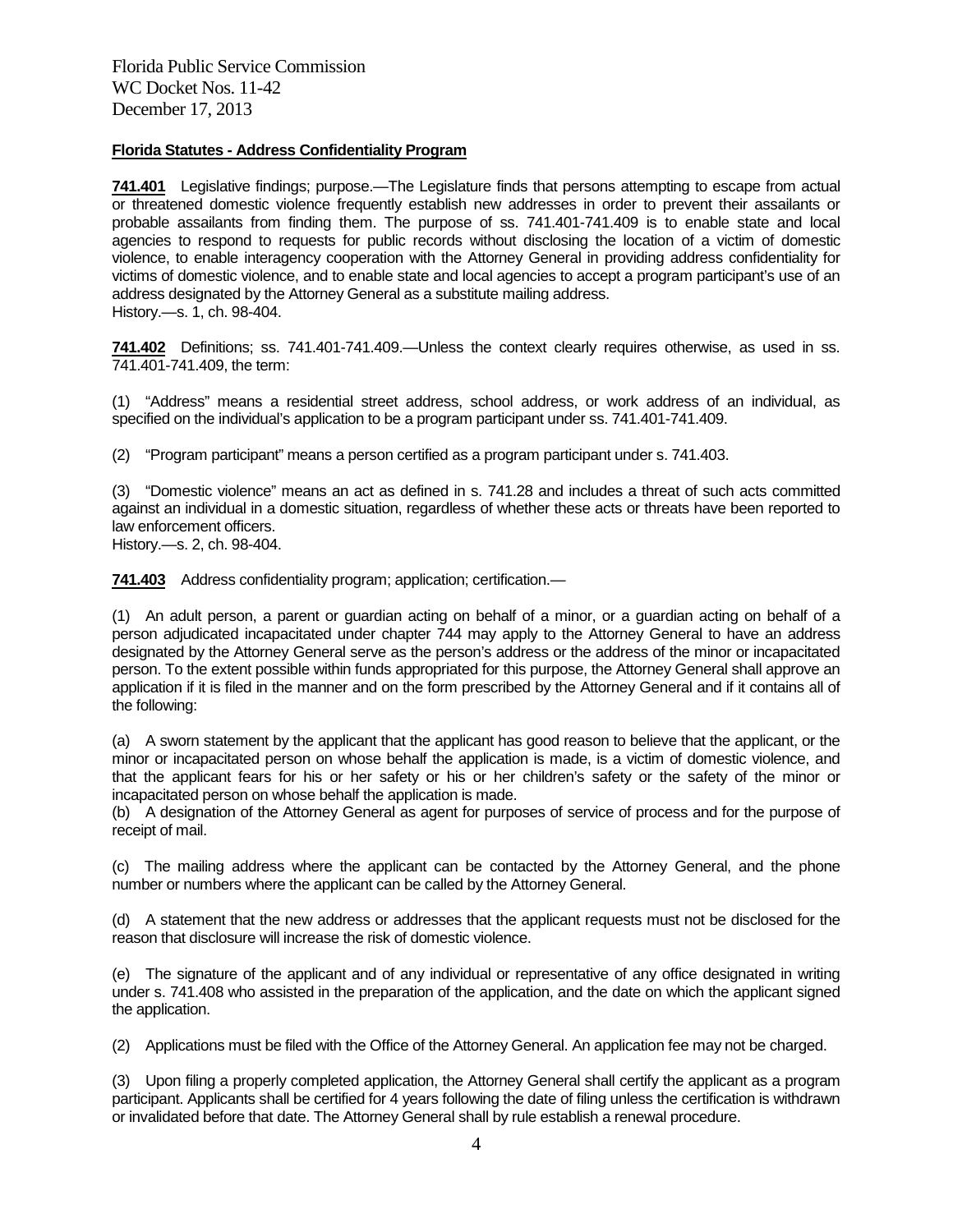(4) A person who falsely attests in an application that disclosure of the applicant's address would endanger the applicant's safety or the safety of the applicant's children or the minor or incapacitated person on whose behalf the application is made, or who knowingly provides false or incorrect information upon making an application, commits a misdemeanor of the second degree, punishable as provided in s. 775.082 or s. 775.083.

(5) Any person who attempts to gain access to a program participant's actual address through fraud commits a felony of the third degree, punishable as provided in s. 775.082, s. 775.083, or s. 775.084.

(6) Any person who knowingly enters the address confidentiality program to evade prosecution of criminal laws or civil liability commits a felony of the third degree, punishable as provided in s. 775.082, s. 775.083, or s. 775.084.

History.—s. 3, ch. 98-404.

**741.404** Certification cancellation.—

(1) If the program participant obtains a name change, he or she loses certification as a program participant.

(2) The Attorney General may cancel a program participant's certification if there is a change in the residential address from the one listed on the application, unless the program participant provides the Attorney General with 14 days' prior notice of the change of address.

(3) The Attorney General may cancel certification of a program participant if mail forwarded by the Attorney General to the program participant's address is returned and is undeliverable or if service of process documents are returned to the Attorney General.

(4) The Attorney General shall cancel certification of a program participant who applies using false information. History.—s. 4, ch. 98-404.

**741.405** Agency use of designated address.—

(1) A program participant may request that state and local agencies or other governmental entities use the address designated by the Attorney General as his or her address. When creating a new public record, state and local agencies or other governmental entities shall accept the address designated by the Attorney General as a program participant's substitute address, unless the Attorney General has determined that:

(a) The agency or entity has a bona fide statutory or administrative requirement for the use of the address that would otherwise be confidential under ss. 741.401-741.409;

(b) This address will be used only for those statutory and administrative purposes;

(c) The agency or entity has identified the specific program participant's record for which the waiver is requested;

(d) The agency or entity has identified the individuals who will have access to the record; and

(e) The agency or entity has explained how its acceptance of a substitute address will prevent the agency from meeting its obligations under the law and why it cannot meet its statutory or administrative obligation by a change in its internal procedures.

(2) During the review, evaluation, and appeal of an agency's request, the agency shall accept the use of a program participant's substitute address.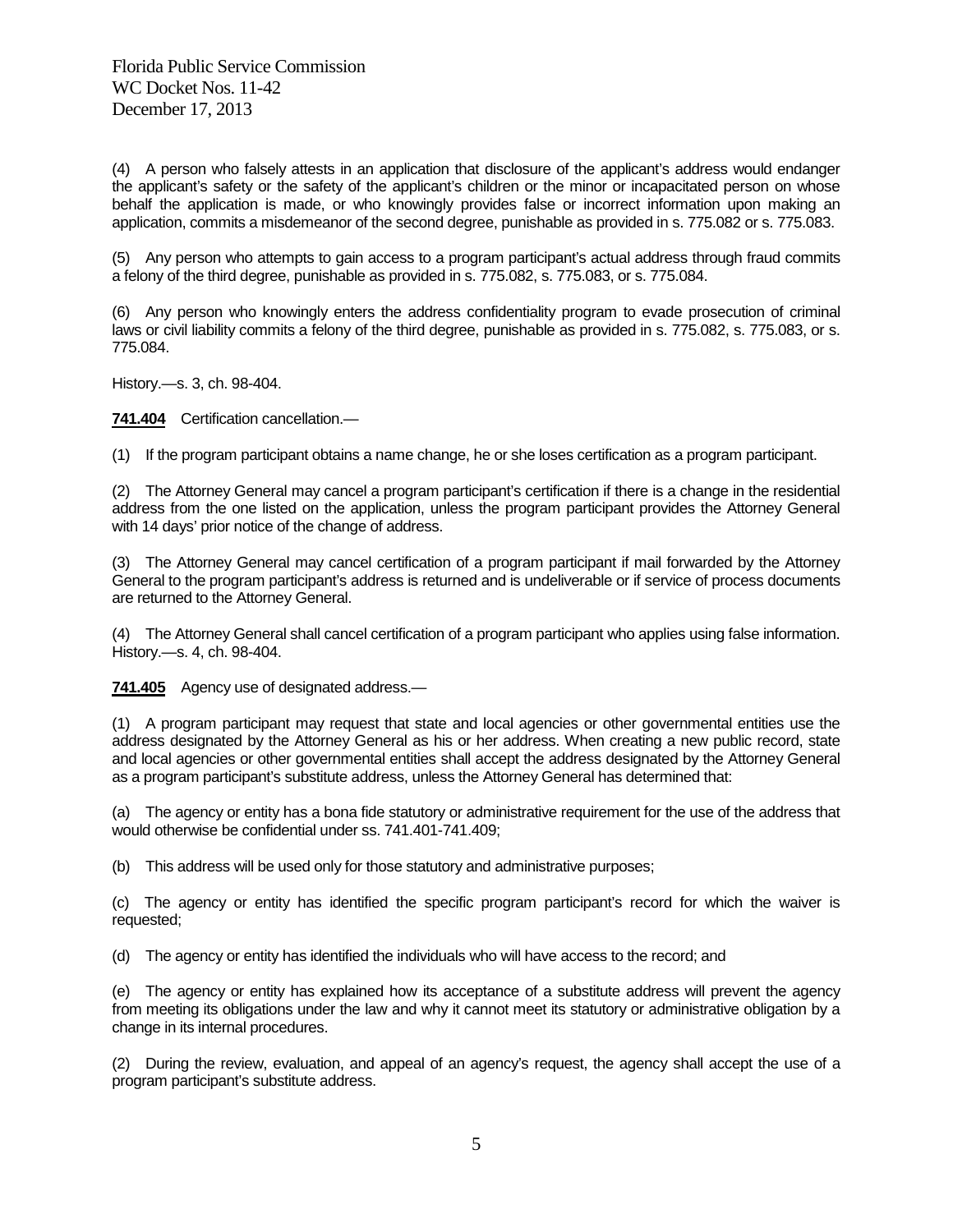(3) The Attorney General's determination to grant or withhold a requested waiver must be based on, but not limited to, an evaluation of information provided under subsection (1).

(4) If the Attorney General determines that an agency or entity has a bona fide statutory or administrative need for the actual address and that the information will be used only for that purpose, the Attorney General may issue the actual address to the agency or entity. When granting a waiver, the Attorney General shall notify and require the agency or entity to:

(a) Maintain the confidentiality of a program participant's address information;

(b) Limit the use of and access to that address;

(c) Designate an address disposition date after which the agency or entity may no longer maintain the record of the address; and

(d) Comply with any other provisions and qualifications determined appropriate by the Attorney General.

(5) The Attorney General's denial of an agency's or entity's waiver request must be made in writing and include a statement of specific reasons for denial. Acceptance or denial of an agency's or entity's waiver request shall constitute final agency action.

(6) Pursuant to chapter 120, an agency or entity may appeal the denial of its request.

(7) A program participant may use the address designated by the Attorney General as his or her work address.

(8) The Office of the Attorney General shall forward all first class mail to the appropriate program participants at no charge. History.—s. 5, ch. 98-404.

**741.406** Voting by program participant; use of designated address by supervisor of elections.—A program participant who is otherwise qualified to vote may request an absentee ballot pursuant to s. 101.62. The program participant shall automatically receive absentee ballots for all elections in the jurisdictions in which that individual resides in the same manner as absentee voters. The supervisor of elections shall transmit the absentee ballot to the program participant at the address designated by the participant in his or her application as an absentee voter. The name, address, and telephone number of a program participant may not be included in any list of registered voters available to the public.

History.—s. 6, ch. 98-404; s. 1, ch. 2003-185.

**741.408** Assistance for program applicants.—The Attorney General shall designate state and local agencies and nonprofit agencies that provide counseling and shelter services to victims of domestic violence to assist persons applying to be program participants. Assistance and counseling rendered by the Office of the Attorney General or its designees to applicants does not constitute legal advice. History.—s. 8, ch. 98-404.

**741.409** Adoption of rules.—The Attorney General may adopt rules to facilitate the administration of this chapter by state and local agencies and other governmental entities. History.—s. 9, ch. 98-404.

**741.465** Public records exemption for the Address Confidentiality Program for Victims of Domestic Violence.—

(1) The addresses, corresponding telephone numbers, and social security numbers of program participants in the Address Confidentiality Program for Victims of Domestic Violence held by the Office of the Attorney General are exempt from s. 119.07(1) and s. 24(a), Art. I of the State Constitution, except the information may be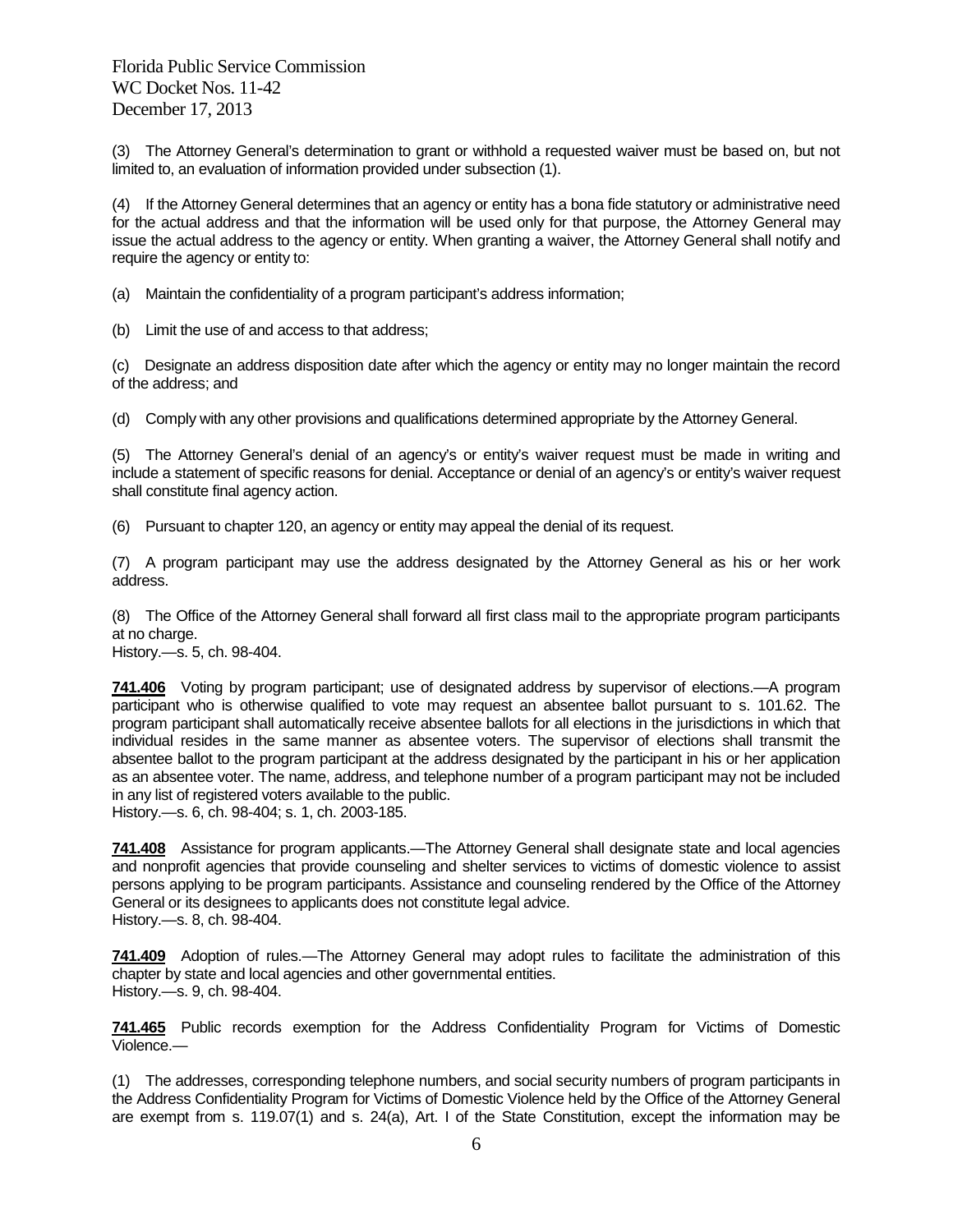disclosed under the following circumstances: to a law enforcement agency for purposes of assisting in the execution of a valid arrest warrant; if directed by a court order, to a person identified in the order; or if the certification has been canceled. For purposes of this section, the term "address" means a residential street address, school address, or work address, as specified on the individual's application to be a program participant in the Address Confidentiality Program for Victims of Domestic Violence.

(2) The names, addresses, and telephone numbers of participants in the Address Confidentiality Program for Victims of Domestic Violence contained in voter registration and voting records held by the supervisor of elections and the Department of State are exempt from s. 119.07(1) and s. 24(a), Art. I of the State Constitution, except the information may be disclosed under the following circumstances: to a law enforcement agency for purposes of assisting in the execution of an arrest warrant or, if directed by a court order, to a person identified in the order. This exemption applies to information made exempt by this subsection before, on, or after the effective date of the exemption.

History.—s. 1, ch. 98-405; ss. 3, 4, ch. 2003-185; ss. 2, 3, ch. 2005-279; s. 1, ch. 2010-42; s. 2, ch. 2010-115.

## **Florida Administrative Code - Address Confidentiality Program**

## **CHAPTER 2A-7 ADDRESS CONFIDENTIALITY PROGRAM (ACP)**

- 2A-7.001 Definitions
- 2A-7.002 Application and Certification Process
- 2A-7.003 Responsibility of State and Local Agencies and Governmental Entities
- 2A-7.004 Certification Renewal
- 2A-7.005 Certification Withdrawal, Invalidation, Expiration, and Cancellation
- 2A-7.006 Information Release to Law Enforcement Agency
- 2A-7.007 Agency Use of Designated Address and Agency Exemption Request
- 2A-7.008 Service of Process
- 2A-7.009 Maintaining Protected Records Voter Information

## **2A-7.001 Definitions.**

(1) "Address Confidentiality Program" is the statutorily created program responsible for implementing the provisions of Sections 741.401-.409, F.S., within the Office of the Attorney General.

(2) "Agency or Governmental Entity" means an office, department, division, bureau, board, commission, or other statutory unit of state or local government or any functional subdivision of the aforementioned.

(3) "Applicant" means an adult person, a parent or guardian acting on behalf of a minor, or a guardian acting on behalf of a person adjudicated incapacitated under Chapter 744, F.S., who is applying to the department to have an address designated by the department serve as the person's address or the address of the minor or incapacitated person.

(4) "Applicant Assistant" means an employee of a state or local agency, or a non-profit organization that has been designated by the department to assist individuals in applying for enrollment in the program.

(5) "Authorization code" is the identification number assigned to a participant.

(6) "Authorized personnel" means an employee of the Department of State, Division of Elections, or Supervisor of Elections, who has been designated by the chief executive officer of the respective agency to process and access voter application and voting records pertaining to program participants.

(7) "Department" means the Department of Legal Affairs, Office of the Attorney General.

(8) "Domestic Violence" means an act as defined in Section 741.28, F.S., and includes a threat of such acts committed against an individual in a domestic situation, regardless of whether these acts or threats have been reported to law enforcement officers.

(9) "Protected records voter" means a program participant who is registered and qualified to vote in this state and has requested an absentee ballot pursuant to Section 101.62, F.S.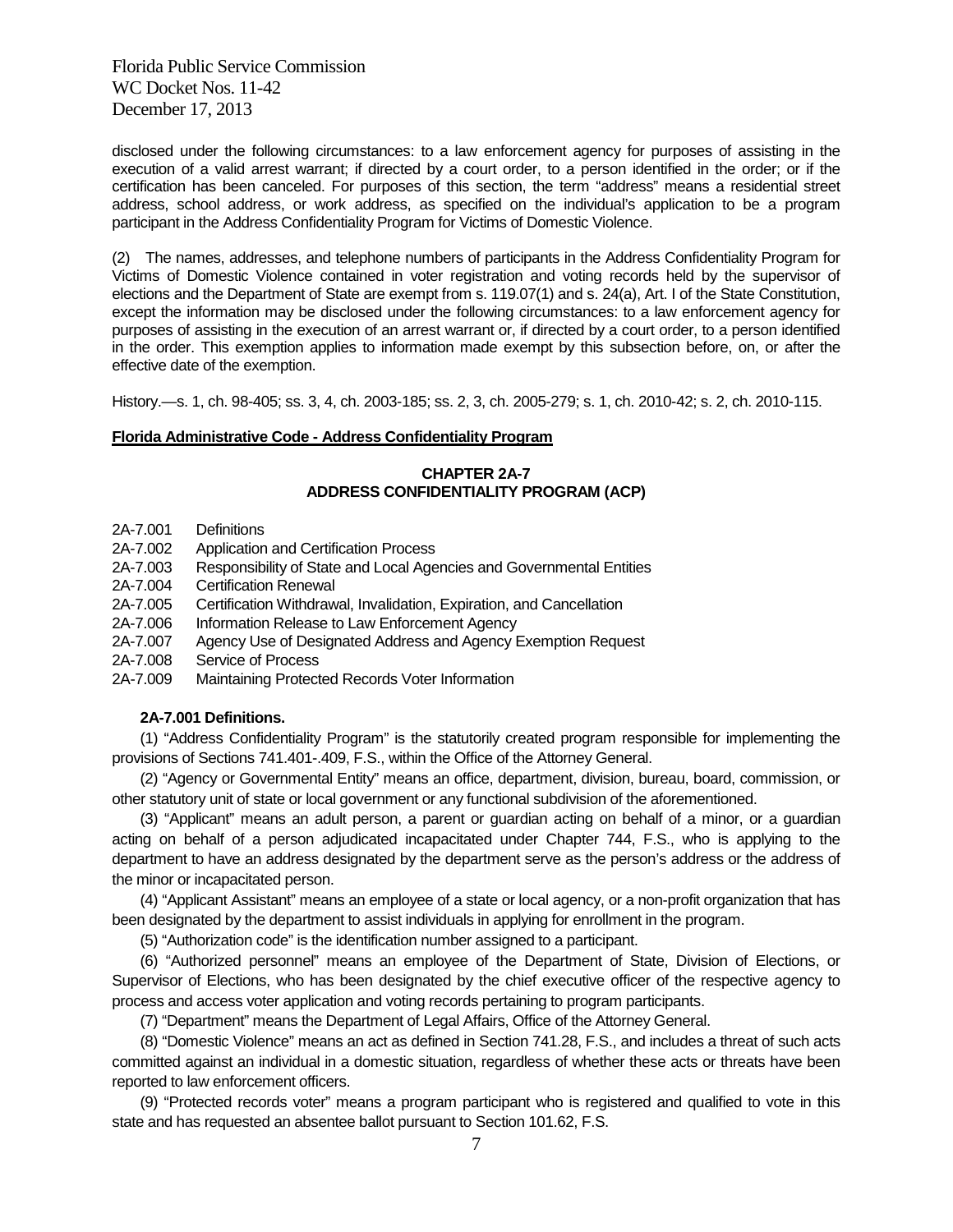(10) "Record" means any information relating to the conduct or performance of a governmental or proprietary function prepared, owned, used, or retained by any state or local agency regardless of physical form or characteristics.

(11) "Stalking" means an act as defined in Section 784.048, F.S.

(12) "Substitute mailing address" means the mailing address designated by the department which shall not be the participant's residential address.

*Rulemaking Authority 741.409 FS. Law Implemented 741.402, 741.403, 741.405, 741.406, 741.408 FS. History–New 1-27-99, Amended 5-4-11, 10-3-11.*

## **2A-7.002 Application and Certification Process.**

*Rulemaking Authority 741.409 FS. Law Implemented 741.403, 741.408 FS. History–New 1-27-99, Repealed 5- 4-11.*

## **2A-7.0021 Eligibilit**y.

(1) A person who is a victim of domestic violence, or stalking, is eligible to apply for participation in this program.

(2) A person who is a victim of domestic violence or stalking who relocates to Florida may apply for enrollment and is subject to the same eligibility criteria as Florida residents.

(3) A name change will result in the participant's cancellation from the program. However, an individual may re-apply by completing an application for enrollment.

(4) Participation in this program cannot be used to circumvent or nullify any other Florida law that requires an individual to register her or his address with another public agency.

*Rulemaking Authority 741.409 FS. Law Implemented 97.058(3), 741.403, 741.404, 741.405, 741.406, 741.409, 741.465, 775.13, 775.21, 784.048, 944.606, 944.607, 944.608, 944.609 FS. History–New 5-4-11, Amended 10- 3-11.*

## **2A-7.0022 Application Process.**

(1) The applicant shall provide the following information to the department:

(a) Full legal name,

- (b) Date of birth,
- (c) Last four digits of social security number,
- (d) Actual home address (street number and name, city, state, zip code),
- (e) Mailing address (if different),
- (f) Home telephone number,
- (g) Work telephone number,
- (h) Other telephone number where applicant can be reached,
- (i) Name and physical address of employer(s),
- (j) School name and physical address if applicable,

(k) A signed and dated sworn statement by the applicant that he or she has good reason to believe that he or she, or the minor or incapacitated person on whose behalf the application is made, is a victim of domestic violence or stalking, and that the applicant fears for his or her safety or his or her children's safety or the safety of the minor or incapacitated person on whose behalf the application is made.

(2) An application for enrollment may be obtained from an applicant assistant at selected state or local agencies or non-profit organizations that have been designated by the department to assist in the application process.

(3) The application must be received by the department at the following address: Office of the Attorney General, Address Confidentiality Program, P. O. Box 6298, Tallahassee, Florida 32314-6298.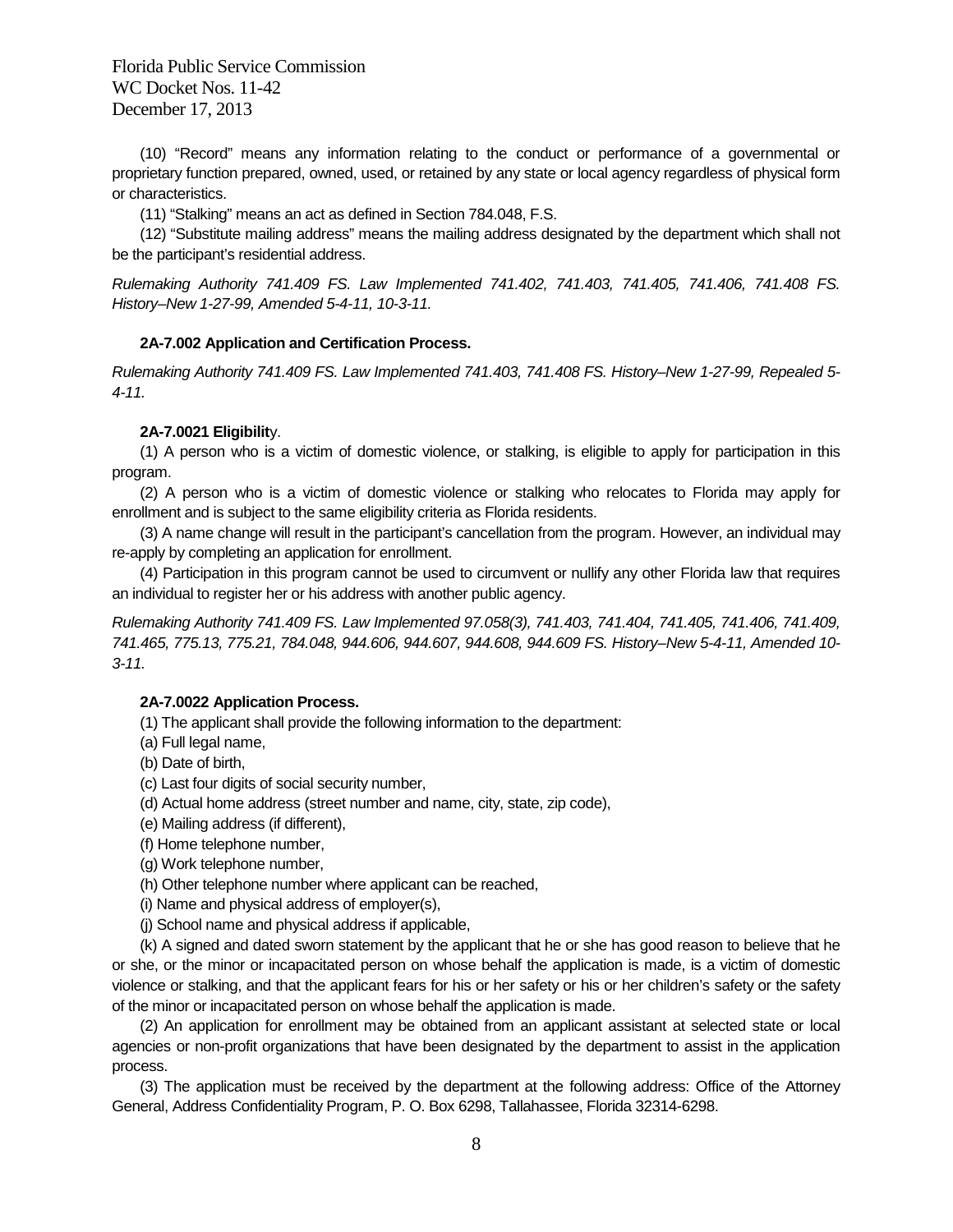(4) An eligible applicant who has filed a properly completed application with the department shall be certified as a participant. Upon certification, each participant will be issued an authorization card, which will include the following:

(a) Participant's name,

- (b) Authorization code,
- (c) Substitute mailing address, and
- (d) Expiration date.
- (5) Certification shall be effective on the date the application is approved by the department.

(6) Mail received by the department that does not include the name and authorization code of a certified participant may not be able to be forwarded.

(7) If mail forwarded by the department to the participant is returned by the post office, the department will attempt to contact the participant by telephone to verify the address. If contact is not successful within seven days, the participant's certification will be cancelled and the mail will be returned to the United States Postal Service.

*Rulemaking Authority 741.409 FS. Law Implemented 97.058(3), 741.403, 741.404, 741.405, 741.406, 741.409, 741.465, 784.048 FS. History–New 5-4-11, Amended 10-3-11.*

#### **2A-7.0023 Participant Responsibilities.**

(1) The participant shall keep the department informed of her or his current mailing address. The last known address provided to the department will be the address of record.

(2) To protect her or his address confidentiality and exercise her or his right to vote pursuant to Section 741.406, F.S., the participant must personally go to the physical office of the county supervisor of elections and request to vote by absentee ballot.

*Rulemaking Authority 741.409 FS. Law Implemented 97.0585, 741.403, 741.404, 741.406 FS. History–New 5- 4-11.*

#### **2A-7.0024 Applicant Assistant Duties and Responsibilities.**

(1) Only those individuals who are employed with a state or local agency or non-profit organization designated by the department and who have completed the required training may assist a victim in applying for enrollment in the program.

(2) An applicant assistant must complete required training every four years. Required training is available only through the department.

(3) The applicant assistant will forward original and supporting documents to the department within 72 hours of completion.

(4) Approval to serve as an applicant assistant is assigned to the individual at a designated state or local agency or non-profit organization and is not transferrable. The applicant assistant serves at the pleasure and on behalf of the department, and may have designation as an applicant assistant terminated with or without cause.

(5) Upon notice to the department by the designated agency that the applicant assistant is no longer employed by that agency, the individual applicant assistant's approval will be rescinded.

*Rulemaking Authority 741.409 FS. Law Implemented 97.0585, 741.403, 741.408 FS. History–New 5-4-11.*

#### **2A-7.003 Responsibility of State and Local Agencies and Governmental Entities.**

(1) When an active participant presents her or his authorization card to a state or local agency or governmental official when creating a new record and requests address confidentiality through the use of the substitute mailing address as it appears on the authorization card, the agency official creating a new record may make a file photocopy of the authorization card and shall immediately return the authorization card to the program participant.

(2) A state or local agency shall accept the substitute mailing address unless the agency has received a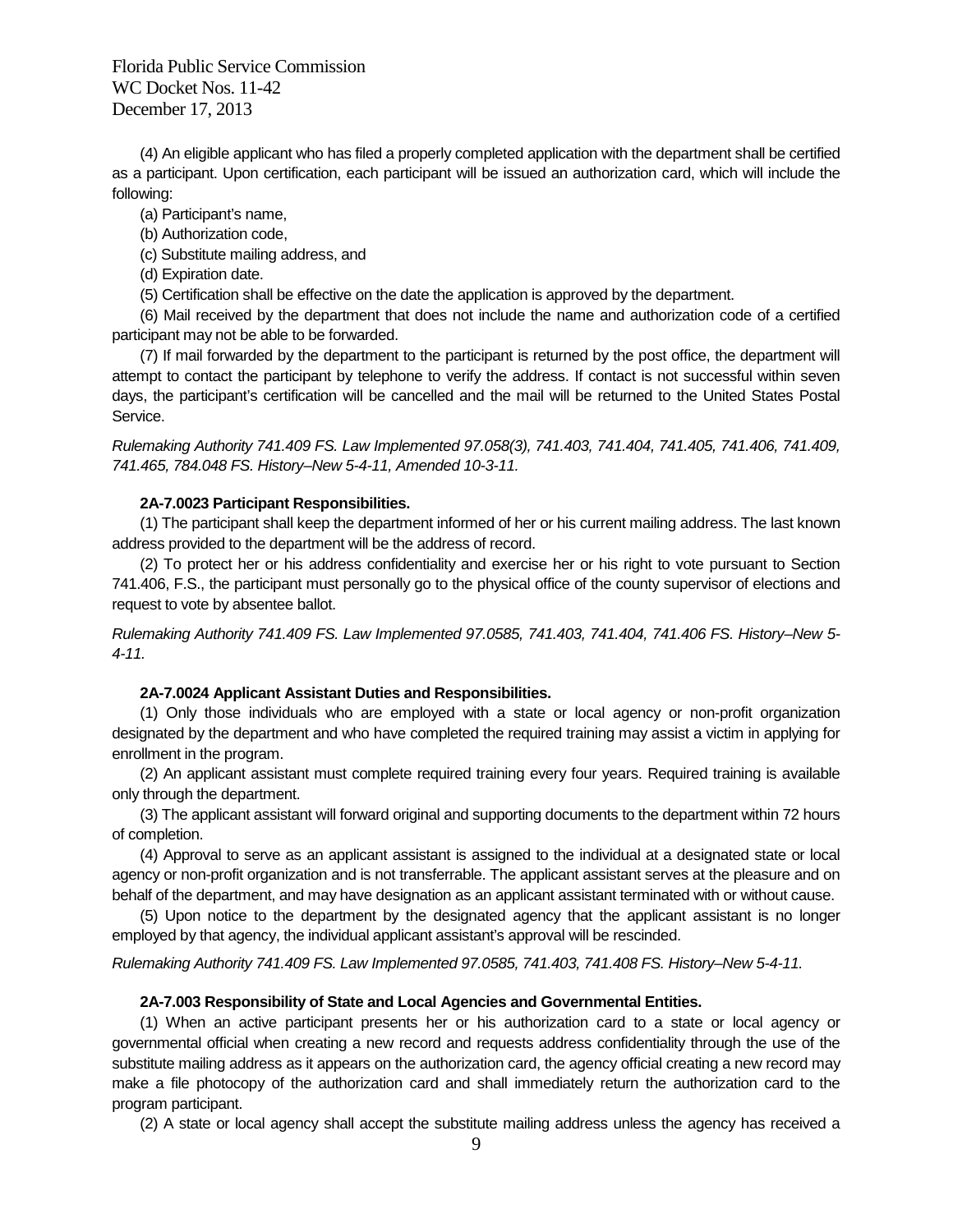written exemption from the department pursuant to Section 741.405, F.S.

(3) In the event that an authorization card is lost or stolen, or an emergency situation exists, verification of a client's participation in the ACP may be made by calling the ACP at (850)414-3300 or the Attorney General's Victim Information and Referral Line at 1(800)226-6667.

*Rulemaking Authority 741.409 FS. Law Implemented 741.405 FS. History–New 1-27-99, Amended 5-4-11.*

#### **2A-7.004 Certification Renewal.**

*Rulemaking Authority 741.409 FS. Law Implemented 741.403 FS. History–New 2-4-99, Repealed 5-4-11.*

#### **2A-7.005 Certification Withdrawal, Invalidation, Expiration, and Cancellation.**

(1) A participant may withdraw from the program by submitting written notification of her or his intent to withdraw and shall return the department-issued authorization card to the department. Certification shall be canceled immediately upon receipt of the notification.

(2) If the department cancels a participant's certification pursuant to Section 741.404, F.S., the department shall send written notice of the cancellation to the participant's address of record. The participant shall be advised of the right to appeal the cancellation.

(3) Cancellation of certification in the program will result in cancellation for the primary and all secondary participants.

(4) Tto protest a cancellation, the participant must request a hearing pursuant to the provisions of Sections 120.569 and 120.57, F.S., and Chapter 28-106, F.A.C., Uniform Rules of Procedure.

(5) If the participant was a protected records voter, the department shall notify the Department of State, Division of Elections that the participant's certification has been canceled.

(6) The substitute mailing address is a post office box that is shared with other participants. The participant is not an authorized boxholder customer and is prohibited from filing a change of address with the United States Postal Service when she or he is no longer a program participant.

*Rulemaking Authority 741.409 FS. Law Implemented 741.404 FS. History–New 1-27-99, Amended 5-4-11.*

## **2A-7.006 Information Release to Law Enforcement Agency.**

A request from a law enforcement agency for release of records in a participant's file shall be made in writing to the department and shall contain the request date, the name of the participant and a copy of the active arrest warrant.

*Rulemaking Authority 741.409 FS. Law Implemented 741.407 FS. History–New 1-27-99, Amended 5-4-11.*

## **2A-7.007 Agency Use of Designated Address and Agency Exemption Request.**

An agency seeking exemption under Section 741.405, F.S., must provide in writing to the department the specific statute or administrative rule which demonstrates the agency's bona fide requirement and authority to use the participant's actual address.

*Rulemaking Authority 741.409 FS. Law Implemented 741.405 FS. History–New 1-27-99, Amended 5-4-11.*

## **2A-7.008 Service of Process.**

(1) Service of Process for participants shall be made on the department by mailing two copies of the service of process documents to the substitute mailing address or to the Office of the Attorney General, The Capitol, PL-01, Tallahassee, Florida 32399-1050.

(2) Following service on the department, the documents shall be sent by certified mail, return receipt requested, to the participant's address of record.

(3) In the event the participant's certification has expired or has been cancelled, the service of process will be returned to sender and service declined.